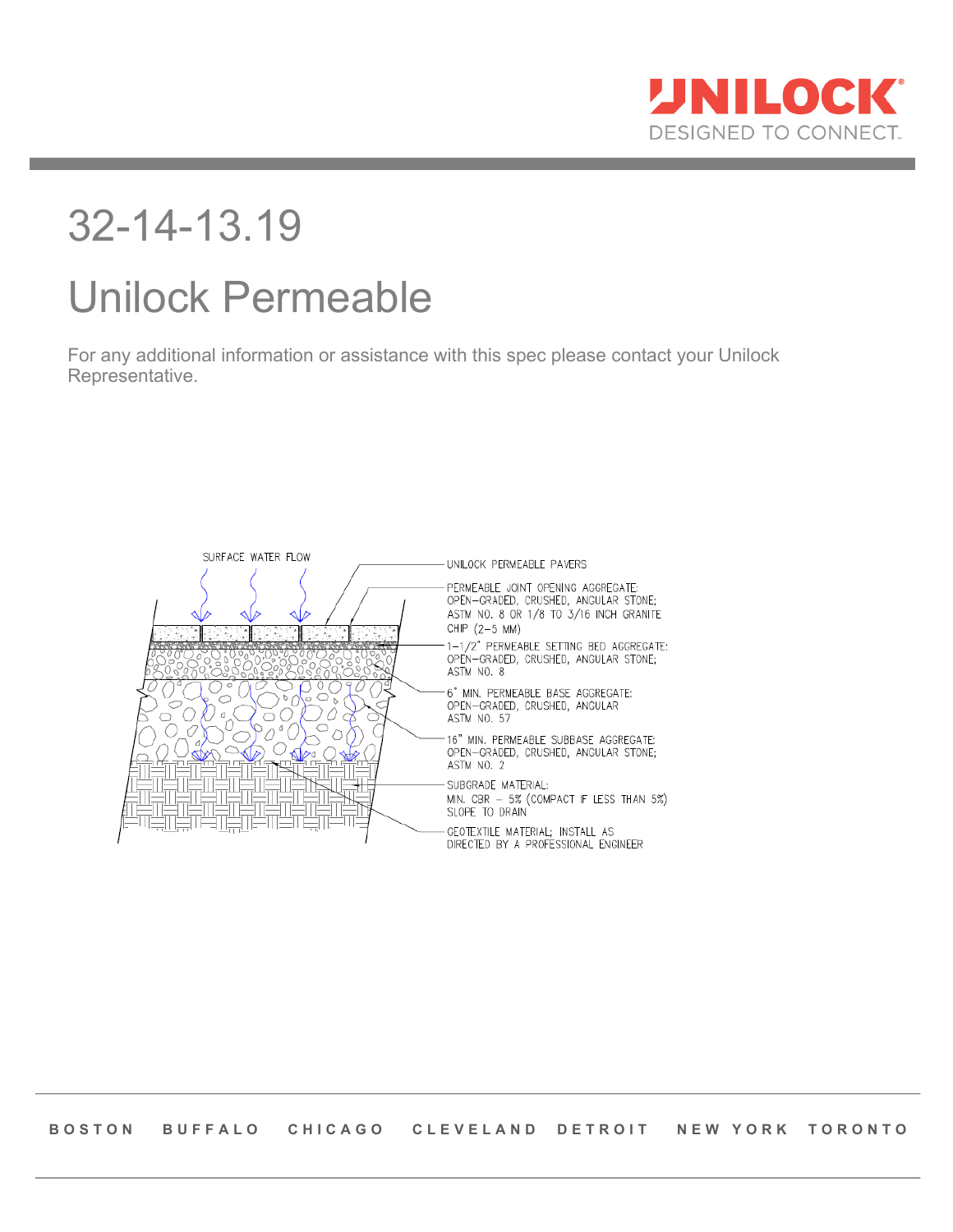#### *\*\*\* Delete all text in RED after modifying the text in BLUE. All BLUE text requires modification. \*\*\**

#### **FOREWORD**

*These specifications have been prepared for the general guidance of architects, landscape architects, engineers, contractor and superintendents associated with the construction of interlocking concrete pavements. Consult with a licensed architect, landscape architect or engineer to determine the suitability of the design, confirm site conditions and monitor the installation in critical applications. Unilock is not*  responsible for the information in this specification meeting local or national building codes. The Architect, Landscape Architect or Engineer of Record is responsible selecting products that meet any and all *building code requirements to gain occupancy permit and updating this specification as necessary.* 

#### **INTRODUCTION**

*Unilock® permeable pavers are manufactured in a variety of shapes and colors for residential, commercial, municipal and industrial applications. They offer design professionals several engineered pavement systems that are efficient, durable, economical and aesthetically attractive.*

*Unilock® permeable pavers are manufactured to tight dimensional tolerances. This, in combination with their permeable and interlocking capabilities, allows the surface to be completely porous with a high resistance to compressive loads and lateral forces.*

#### **SECTION 32 14 13.19**

#### **PERMEABLE CONCRETE PAVER MATERIALS**

#### **PART 1 GENERAL**

#### 1.01 SUMMARY

- A. Section includes the following:
	- 1. Permeable Concrete Pavers
	- 2. Permeable Joint Opening Aggregate
	- 3. Permeable Joint Aggregate Type 1
	- 4. Permeable Joint Aggregate Type 2
	- 5. Permeable Setting Bed Aggregate (Open-graded)
	- 6. Permeable Base Aggregate (Open-graded)
	- 7. Permeable Subbase Aggregate (Open-graded)

#### 1.02 REFERENCES

- Note: Design street, industrial, port and airport pavement thicknesses in consultation with a qualified civil engineer, in accordance with established flexible pavement design procedures, LOCKPAVE® software, and in accordance with Interlocking Concrete Pavement Institute Technical Bulletins. Sample construction detail drawings are available from Unilock®. This specification may require modifications.
- A. ASTM International, latest edition:
	- 1. C 29 Bulk Density and Voids in Aggregate Materials.
	- 2. C 33, Standard Specification for Concrete Aggregates.
	- 3. C 136, Standard Test Method for Sieve Analysis of Fine and Coarse Aggregates.
	- 4. C 140, Standard Test Methods for Sampling and Testing Concrete Masonry Units and Related Units.
	- 5. D 448, Standard Classification for Sizes of Aggregate for Road and Bridge Construction.
	- 6. C 936, Standard Specification for Solid Concrete Interlocking Paving Units.
	- 7. C 979, Standard Specification for Pigments for Integrally Colored Concrete.

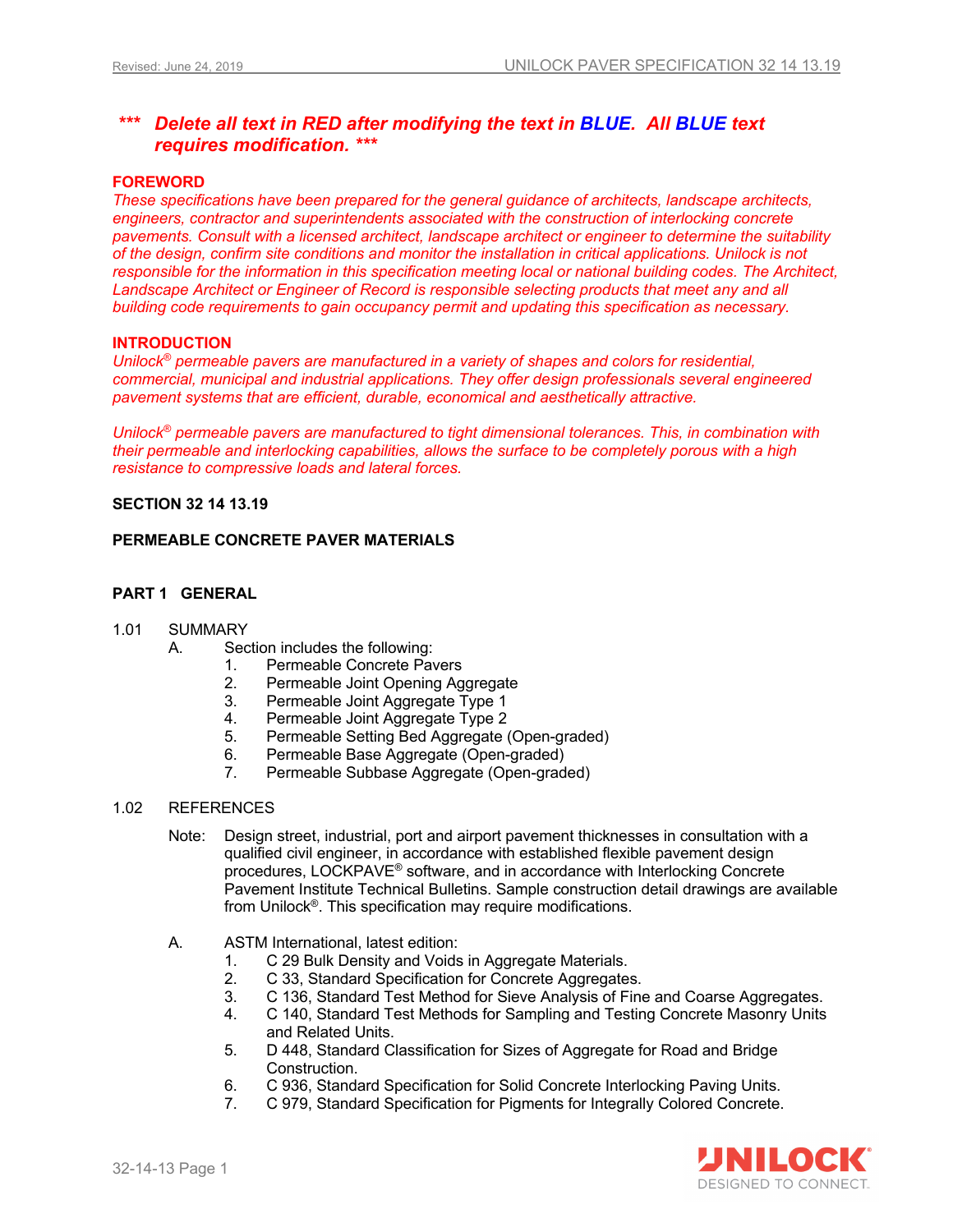- 8. D 698 Test Methods for Moisture Density Relations of Soil and Soil Aggregate Mixtures Using a 5.5 lb (24.4 N) Rammer and 12 in. (305 mm) drop.
- 9. D 1557 Test Methods for Moisture Density Relations of Soil and Soil Aggregate Mixtures Using a 10-lb (44.5 N) Rammer and 18 in. (457 mm) drop.
- 10. C1645 Standard Test Method for Freeze-thaw and De-icing Salt Durability of Solid Concrete Interlocking Paving Units
- 11. D 4254, Standard Test Methods for Minimum Index Density and Unit Weight of Soils and Calculation of Relative Density.
- 12. D 4632, Standard Test Method for Grab Breaking Load and Elongation of **Geotextiles**
- 13. D 4533, Standard Test Method for Index Trapezoidal Tearing Strength of **Geotextiles**
- 14. D 4833, Standard Test Method for Index Puncture Resistance of Geotextiles, Geomembranes and Related Products
- 15. D 4491, Standard Test Method for Water Permeability of Geotextiles by Permittivity
- 16. D 4751, Standard Test Method for Determining Apparent Opening Size of a **Geotextile**

Delete the BLUE text above if no geotextile is being utilized.

Note: In order to determine the latest version of the listed specifications and standards, please consult the ASTM web page (www.astm.com)

- B. U.S. Green Building Council Leadership in Energy and Environmental Design (LEED)
	- 1. Building Design + Construction, latest edition
- 1.03 SUBMITTALS
	- A. Permeable Concrete Pavers:
		- 1. Samples for verification: Three representative full-size samples of each paver type, thickness, color and finish that indicate the range of color variation and texture expected upon project completion.
		- 2. Accepted samples become the standard of acceptance for the product produced.
		- 3. Test results from an independent testing laboratory for compliance of concrete pavers with ASTM C 936.
		- 4. Manufacturer's catalog product data, installation instructions, and material safety data sheets for the safe handling of the specified materials and products.
	- B. Permeable Joint Opening Aggregate:
		- 1. Provide three representative one pound samples in containers of aggregate materials that indicate the range of color variation and texture expected upon project completion.
		- 2. Accepted samples become the standard of acceptance for the product produced.
		- 3. Test results from an independent testing laboratory for sieve analysis, including washed gradations per ASTM C 136.
		- 4. Test results for void space percentage per ASTM C 29.
	- C. Permeable Setting Bed, Base and Subbase Aggregate:
		- 1. Test results from an independent testing laboratory for compliance with ASTM D 448 No. 8, No. 57 and No. 2.
		- 2. Test results from an independent testing laboratory for sieve analysis, including washed gradations per ASTM C 136.
		- 3. Test results for void space percentage per ASTM C 29.
	- D. Paving Installation Contractor:
		- 1. Job references from a minimum of three projects similar in size and complexity. Provide Owner/Client/General Contractor names, postal address, phone, fax, and email address.
	- E. LEED (required only for LEED projects, delete otherwise)
		- 1. LEED Materials and Resources Credit 4, Recycled Materials: Submit letter from manufacturer certifying the products having recycled content, documentation indicating percentages by weight of post-consumer and pre-consumer recycled content.

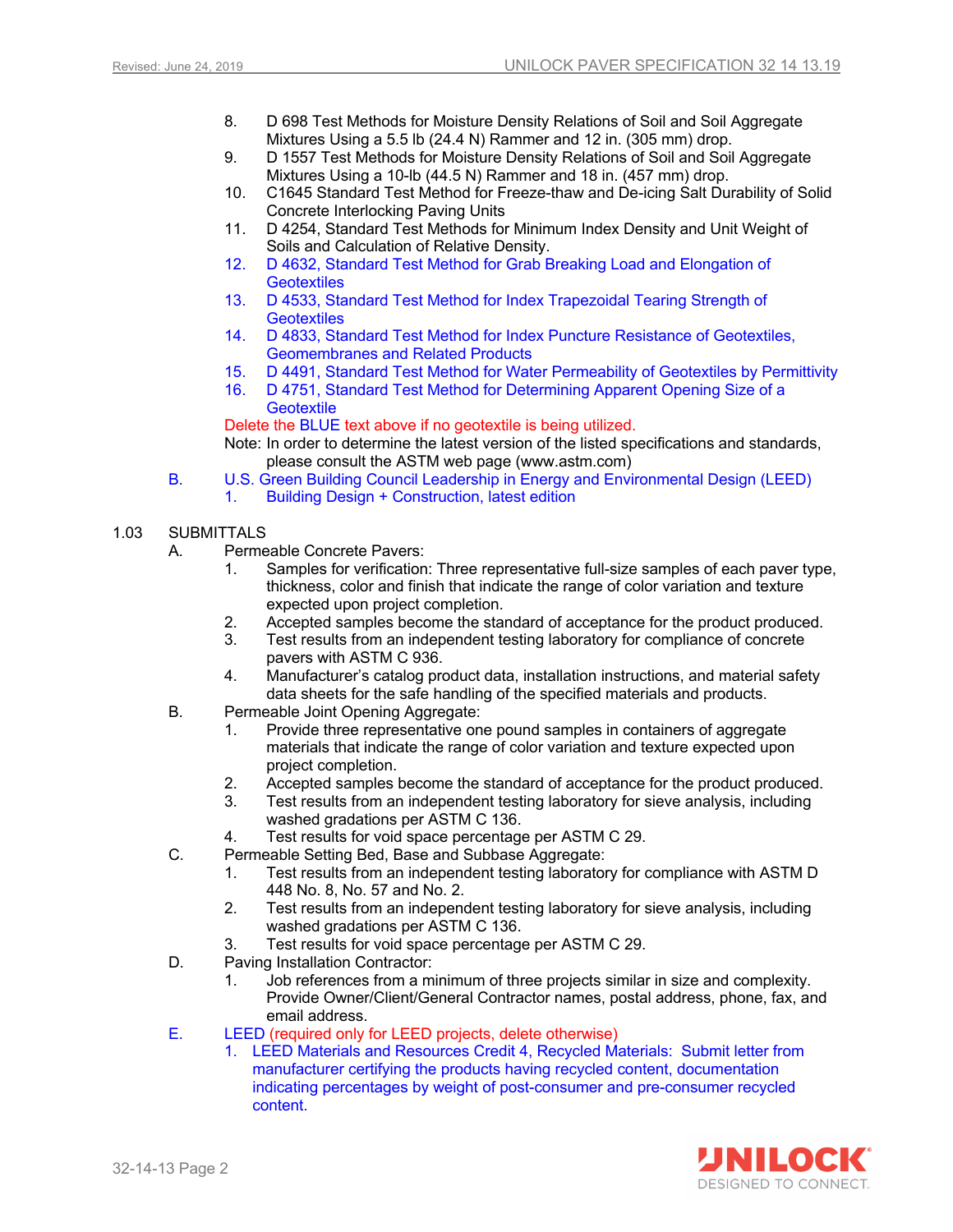- a. Include statement indicating costs for each product having recycled content.
- 2. LEED Materials and Resources Credit 5, Regional Materials: Submit letter from manufacturer certifying products having been extracted, harvested, or recovered, as well as manufactured within 500 miles of the project site.
	- a. Include a statement indicating the percentage by weight which is extracted, harvested, or recovered within 500 miles of the project site.
- 3. LEED Sustainable Sites Credit 7.1, Non-roof: Submit letter from manufacturer certifying the solar reflectance index (SRI) of the paver is 29 or greater.

#### 1.04 QUALITY ASSURANCE

- A. Utilize a Manufacturer having at least ten years of experience manufacturing interlocking concrete pavers on projects of similar nature or project size.
- B: Source Limitations:
	- 1. Obtain Permeable Concrete Pavers from one source location with the resources to provide products of consistent quality in appearance and physical properties.
	- 2. Obtain Permeable Joint Opening Aggregate from one source with the resources to provide materials and products of consistent quality in appearance and physical properties.
- C. Paving Contractor Qualifications:
	- 1. Utilize an installer having successfully completed concrete paver installation similar in design, material, and extent indicated on this project.
- D. Mockups:
	- 1. Install a 5 ft x 5 ft paver area.<br>2. Use this area to determine joi
	- Use this area to determine joint sizes, lines, laying pattern(s) and levelness. This area will serve as the standard by which the workmanship will be judged.
	- 3. Subject to acceptance by owner, mock-up may be retained as part of finished work.
	- 4. If mock-up is not retained, haul offsite and dispose legally.

#### 1.05 DELIVERY, STORAGE & HANDLING

- A. In accordance with Conditions of the Contract and Division 1 Product Requirement Section. (Modify this to match the general conditions of the specific project)
- B. Deliver Permeable Concrete Pavers in manufacturer's original, unopened and undamaged container packaging with identification labels intact.
	- 1. Coordinate delivery and paving schedule to minimize interference with normal use of streets and sidewalks adjacent to paver installation.
	- 2. Deliver concrete pavers to the site in steel banded, plastic banded or plastic wrapped packaging capable of transfer by forklift or clamp lift.
	- 3. Unload pavers at job site in such a manner that no damage occurs to the product or adjacent surfaces.
- C. Store and protect materials free from mud, dirt and other foreign materials.

#### 1.06 PROJECT/SITE CONDITIONS

- A. Environmental Requirements:
	- 1. Install permeable pavers only on unfrozen permeable setting bed aggregate materials.
	- 2. Install permeable setting bed only on unfrozen permeable base and subbase aggregates.
	- 3. Install permeable base or subbase aggregates only over unfrozen subgrade.

#### 1.07 PERMEABLE CONCRETE PAVER OVERAGE AND ATTIC STOCK

- A. Provide a minimum of 5% additional material for overage to be used during construction.
- B. Furnish 100 square feet of each product and size used to owner for maintenance and repair. Furnish Permeable Concrete Pavers from the same production run as installed materials.
- C. Manufacture to supply maintenance and reinstatement manuals for Permeable Concrete Paver units.

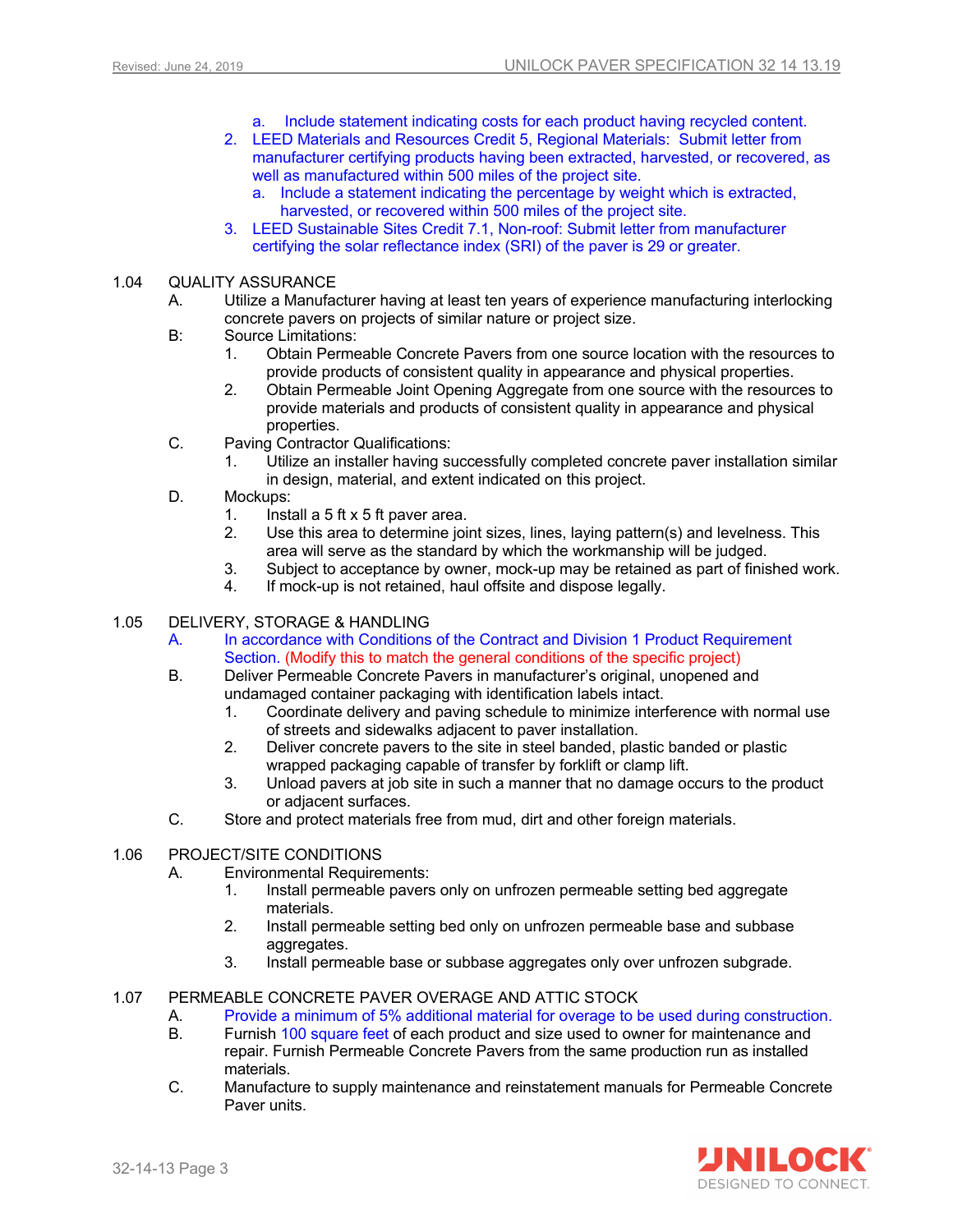- 1.08 LEED REQUIREMENTS (required only for LEED projects, delete otherwise)
	- A. Add any specific requirements necessary for achieving desired credits.

#### **PART 2 PRODUCTS**

- 2.01 PERMEABLE CONCRETE PAVERS
	- A. Basis-of-Design Product: The permeable concrete paver shapes are based on:
		- Unilock: (Select product or products being used)
			- a. Eco-Optiloc
			- b. Eco-Priora
			- c. Eco-Promenade
			- d. Eco-Line
			- e. DuraFlow
			- f. Town Hall
			- g. (other Unilock products)
		- 2. As manufactured by:
			- Unilock (Add location)

**Address** 

City, State and Zip

Contact: (insert Unilock representative name and phone number) or your local Territory Manager

- 3. The specified products establish minimum requirements that substitutions must meet to be considered acceptable.
	- a. To obtain acceptance of unspecified products, submit written requests at least 7 days before the Bid Date.
- Note: Unless required by the owner, an "or equal" line is not necessary when using a basis-of-design specification with the above information is listed and outline in Division 1, Product Substitution Procedures.
- Or choose number 3 below and delete above number 3.
- 3. Substitutions: No substitutions permitted.
- B. Product requirements:
	- 1. Permeable Paver Type 1: Unilock Eco-Optiloc (or other Unilock product name)
		- a. Finish: (Select finish type from below and insert here. Finish type will affect product pricing).
			- 1. Standard this is not a face mix finish.
			- 2. Smooth (Premier) this is a face mix finish.
			- 3. Brushed (IL Campo) this is a face mix finish.
			- 4. Exposed Granite (Series 3000) this is a face mix finish.
			- 5. Granite appearance (Umbriano) this is a face mix finish.
			- 6. Tile appearance (Senzo) this is a face mix finish.
			- 7. Add other Unilock options.
		- b. Color: Insert product color
		- c. Edge: Chamfer 3 mm bevel
		- d. Size: Manufacture the sizes indicated with a maximum tolerance of plus or minus 1/16 inch for length and width. Maximum height tolerance of plus or minus 1/8 inch.
			- 1. L-shape
		- Note: Imperial dimensions are nominal equivalents to the metric dimensions.
	- 2. Permeable Paver Type 2: Unilock Eco-Priora (or other Unilock product name)
		- a. Finish: (Select finish type from below and insert here. Finish type will affect product pricing).
			- 1. Standard this is not a face mix finish.
			- 2. Smooth (Premier) this is a face mix finish.
			- 3. Brushed (IL Campo) this is a face mix finish.

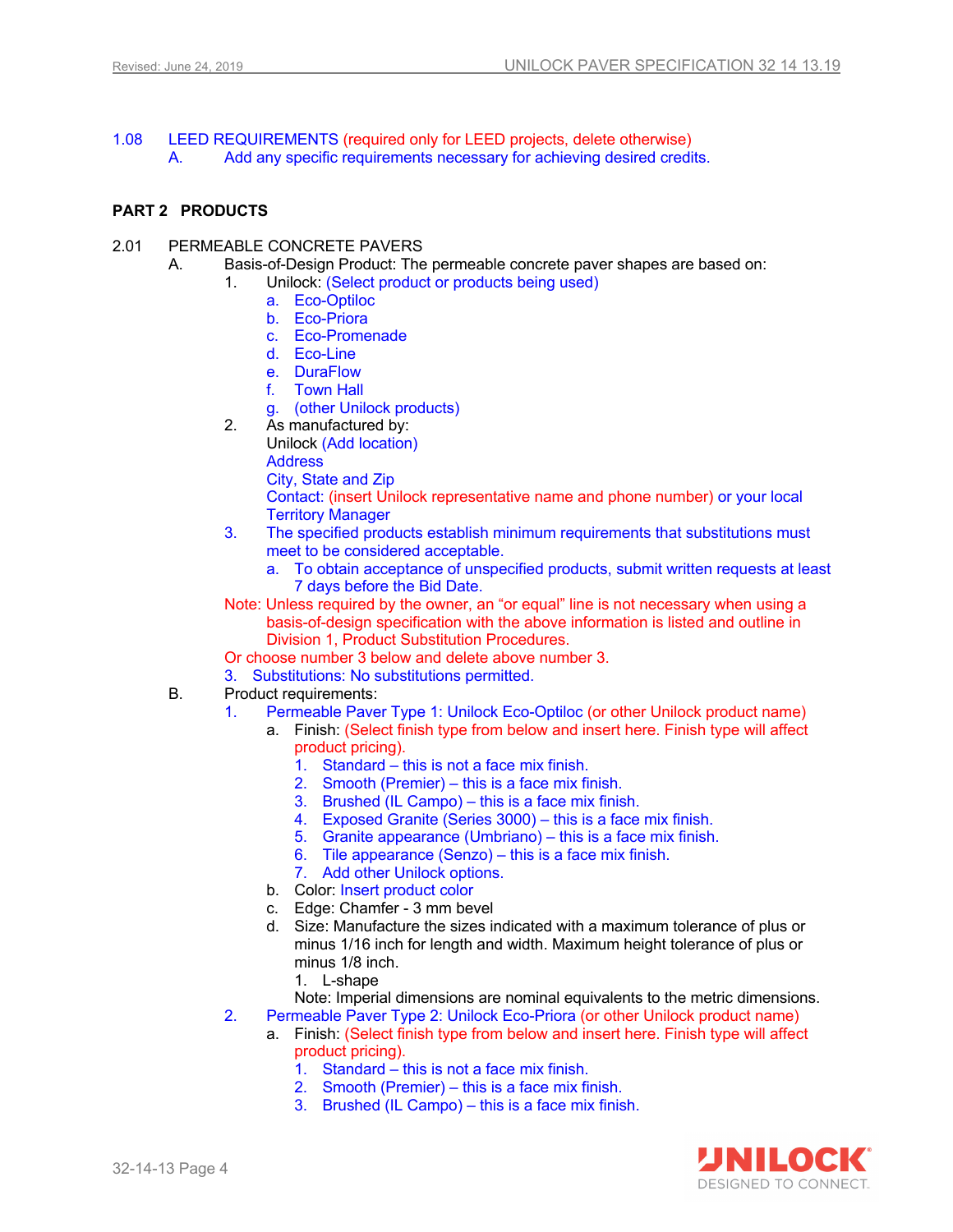- 4. Exposed Granite (Series 3000) this is a face mix finish.
- 5. Granite appearance (Umbriano) this is a face mix finish.
- 6. Tile appearance (Senzo) this is a face mix finish.
- 7. Add other Unilock options.
- b. Color: Insert product color
- c. Edge: Chamfer 3 mm rolled
- d. Size: Manufacture the sizes indicated with a maximum tolerance of plus or minus 1/16 inch for length and width. Maximum height tolerance of plus or minus 1/8 inch.
	- 1. 120 mm (5 in) x 120 mm (5 in) x 80 mm (3-1/8 in) thick
	- 2. 120 mm (5 in) x 240 mm (10 in) x 80 mm (3-1/8 in) thick
	- 3. 240 mm (10 in) x 240 mm (10 in) x 80 mm (3-1/8 in) thick
- Note: Imperial dimensions are nominal equivalents to the metric dimensions.
- 3. Permeable Paver Type 3: Town Hall (or other Unilock product name)
	- a. Finish: molded Streetpaver
	- b. Color: Insert product color(s): Burgundy Red, Burnt Clay, Old Oak
	- c. Edge: molded
	- d. Size: Manufacture the sizes indicated with a maximum tolerance of plus or minus 1/16 inch for length and width. Maximum height tolerance of plus or minus 1/8 inch..
		- 1. 10 cm (4 in) x 25 cm (9-3/4 in) x 7 cm (2-3/4 in) thick
- 4. (Insert additional Permeable Paver Types here as necessary or delete this line)
- C. Provide pavers meeting the minimum material and physical properties set forth in ASTM C 936, Standard Specification for Interlocking Concrete Paving Units. Efflorescence is not a cause for rejection.
	- 1. Average compressive strength 8000 psi (55MPa) with no individual unit under 7,200 psi (50 MPa).
	- 2. Average absorption of 5% with no unit greater than 7% when tested according to ASTM C 140.
	- 3. Conforming to ASTM C 1645 when tested for freeze-thaw requirements.
	- 4. Height tolerances +/- 3.2 mm (1/8 in).

Note: Efflorescence is a whitish powder-like deposit that sometimes appears on concrete products. Calcium hydroxide and other water-soluble materials form or are present during the hydration of Portland cement. Pore water becomes saturated with these materials, and diffuses to the surface of the concrete. When this water evaporates, the soluble materials remain as a whitish deposit on the concrete surface. The calcium hydroxide is converted to calcium carbonate during a reaction with carbon dioxide from the atmosphere. The calcium carbonate is difficult to remove with water. However, the efflorescence will wear off with time, and it is advisable to wait a few months before attempting to remove any efflorescence. Commercially available cleaners can be used, provided directions are carefully followed. Some cleaners contain acids that may alter the color of the pavers.

- D. Accept only pigments in concrete pavers conforming to ASTM C 979. Note: ACI Report No. 212.3R provides guidance on the use of pigments.
- E. Maximum allowable breakage of product is 5%.

#### 2.02 PERMEABLE JOINT OPENING AGGREGATE

A. Provide Permeable Joint Opening Aggregate materials conforming to ASTM C 33 and gradation requirements of ASTM D 448 No. 8 as shown in Table 1. Unilock recommends using granite chips listed in table 2 below for vehicular areas with heavy traffic loads such as roadways or drive-through areas.

#### **TABLE 1 - ECO-OPTILOC PERMEABLE JOINT OPENING AGGREGATE GRADATION REQUIREMENTS (CRUSHED LIMESTONE)**

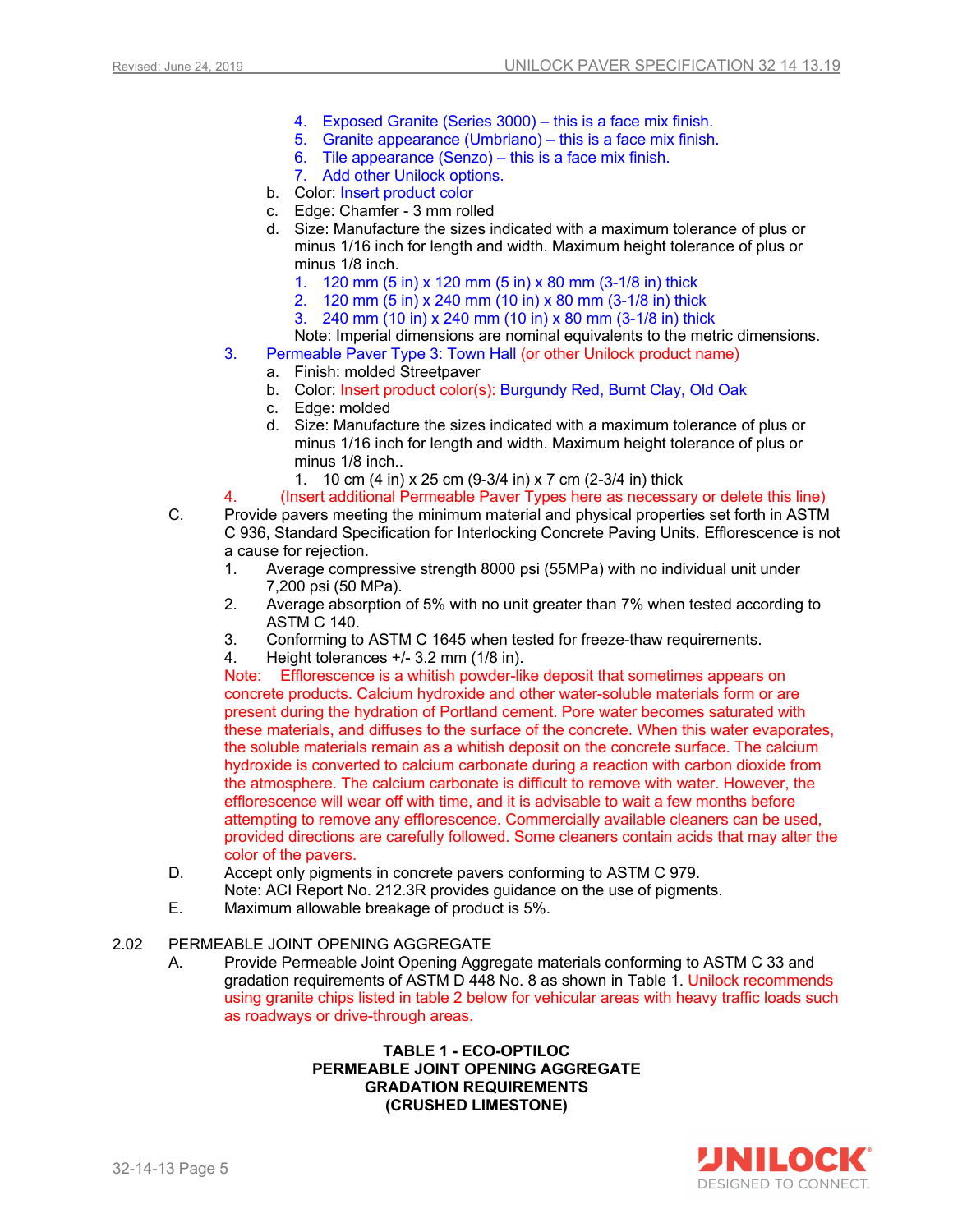| <b>ASTM No. 8</b>  |                        |  |
|--------------------|------------------------|--|
| <b>Sieve Size</b>  | <b>Percent Passing</b> |  |
| $1/2$ in (12.5 mm) | 100                    |  |
| 3/8 in (9.5 mm)    | 85 to 100              |  |
| No. 4 (4.75 mm)    | 10 to 30               |  |
| No. 8 (2.36 mm)    | $0$ to 10              |  |
| No. 16 (1.18 mm)   | $0$ to 5               |  |

- B. Provide Permeable Joint Opening Aggregate materials conforming to ASTM C 33 and gradation requirements as presented in Table 2.
	- 1. Supplier:
		- a. Kafka Granite LLC, 101 S. Weber Ave, Stratford, WI 54484 Toll Free: 800-852-7415
		- b. Alliance Aqua-Roc
		- c. SEK Perm Chip
	- 2. Color: (Specify granite chip color if other than crushed limestone)

#### **TABLE 2 - ECO-PRIORA & TOWN HALL PERMEABLE JOINT OPENING AGGREGATE GRADATION REQUIREMENTS (GRANITE CHIPS)**

| 1/8 to 3/16 inch granite chips |                        |
|--------------------------------|------------------------|
| <b>Sieve Size</b>              | <b>Percent Passing</b> |
| $1/4$ in (6 mm)                | 97 to 100              |
| No. 4 (4.75 mm)                | 70 to 83               |
| No. $8(2.36 \text{ mm})$       | 37 to 50               |
| No. 16 (1.18 mm)               | 0 to 12                |
| pan                            |                        |

- 2.03 PERMEABLE SETTING BED AGGREGATE
	- A. Provide Permeable Setting Bed Aggregate materials conforming to ASTM C 33 and gradation requirements of ASTM D 448 No. 8 as presented in Table 3.

#### **TABLE 3 PERMEABLE SETTING BED AGGREGATE GRADATION REQUIREMENTS**

| <b>ASTM No. 8</b>          |                        |  |
|----------------------------|------------------------|--|
| <b>Sieve Size</b>          | <b>Percent Passing</b> |  |
| $\frac{1}{2}$ in (12.5 mm) | 100                    |  |
| $3/8$ in $(9.5$ mm)        | 85 to 100              |  |
| No. 4 (4.75 mm)            | 10 to $30$             |  |
| No. 8 (2.36 mm)            | $0$ to 10              |  |
| No. 16 (1.18 mm)           | $0$ to 5               |  |

- 2.04 PERMEABLE BASE AGGREGATE
	- A. Provide Permeable Base Aggregate materials conforming to ASTM C 33 and gradation requirements of ASTM D 448 No. 57 as presented in Table 4.

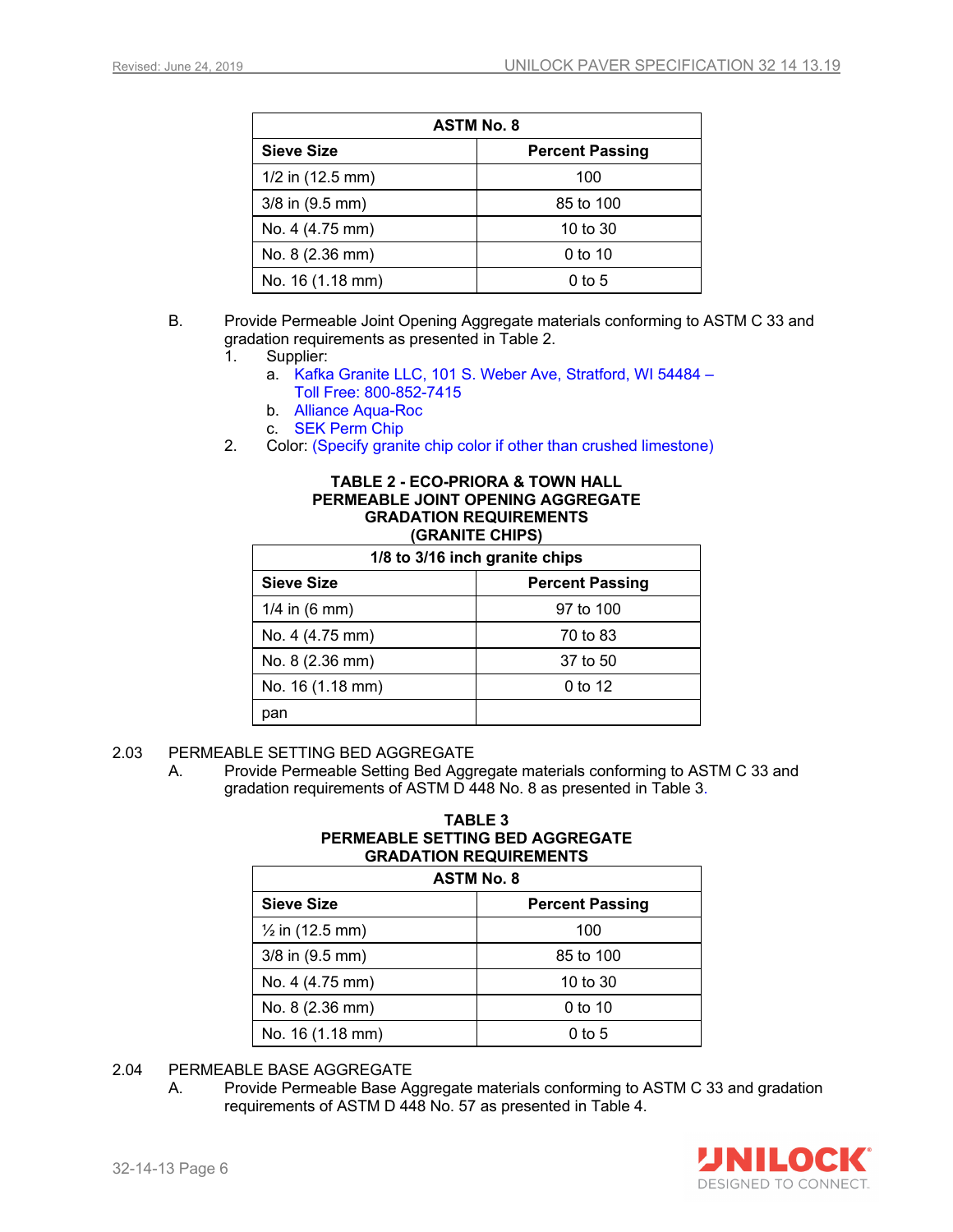| PERMEABLE BASE AGGREGATE<br><b>GRADATION REQUIREMENTS</b><br><b>ASTM No. 57</b> |                        |  |
|---------------------------------------------------------------------------------|------------------------|--|
| <b>Sieve Size</b>                                                               | <b>Percent Passing</b> |  |
| 1-1/2 in (37.5 mm)                                                              | 100                    |  |
| 1 in $(25 \, \text{mm})$                                                        | 95 to 100              |  |
| $1/2$ in (12.5 mm)                                                              | $25$ to $60$           |  |
| No. 4 (4.75 mm)                                                                 | $0$ to 10              |  |
| No. 8 (2.36 mm)                                                                 | 0 to 5                 |  |

## **TABLE 4 PERMEABLE BASE AGGREGATE**

#### 2.05 PERMEABLE SUBBASE AGGREGATE

A. Provide Permeable Subbase Aggregate materials conforming to ASTM C 33 and gradation requirements of ASTM D 448 No. 2 as presented in Table 5.

| <b>GRADATION REQUIREMENTS</b><br><b>ASTM No. 2</b> |                        |  |
|----------------------------------------------------|------------------------|--|
| Sieve Size                                         | <b>Percent Passing</b> |  |
| 3 in (75 mm)                                       | 100                    |  |
| $2-1/2$ in (63 mm)                                 | 90 to 100              |  |
| 2 in (50 mm)                                       | 35 to 70               |  |
| 1-1/2 in (37.5 mm)                                 | 0 to 15                |  |
| $3/4$ (19 mm)                                      | $0$ to $5$             |  |

## **TABLE 5 PERMEABLE SUBBASE AGGREGATE**

Note: For all aggregates, provide washed, clean, have zero plasticity, free from deleterious or foreign matter, crushed, angular rock and contain no No. 200 sieve size aggregate materials used in the construction of permeable pavement. Aggregate materials serve as the structural load bearing platform of the pavement as well as a temporary receptor for the infiltrated water that is collected through the openings in the pavement's surface.

#### 2.06 GEOTEXTILE (Optional depending on soil conditions)

- A. Provide Geotextile material conforming to the following performance characteristics, measured per the test methods referenced:
	- 1. 4 oz., nonwoven needle punched geotextile composed of 100% polypropylene staple fibers that are inert to biological degradation and resists naturally encountered chemicals, alkalis, and acids.
	- 2. Grab Tensile Strength: ASTM D 4632: 115 lbs.
	- 3. Grab Tensile Elongation: ASTM D 4632: 50%
	- 4. Trapezoidal Tear: ASTM D 4533: 50 lbs.
	- Puncture: ASTM D 4833: 65 lbs.
	- 6. Apparent Opening Size: ASTM D 4751: 0.212 mm, 70 U.S. Sieve
	- 7. Permittivity: ASTM D 4491: 2.0 sec -1
	- 8. Flow Rate: ASTM D 4491: 140 gal/min/s.f.
- B. As supplied by Unilock (add location, address, City, State and Zip) Contact: (Insert Unilock representative name and phone number) or your local Territory **Manager** 
	- 1. Carthage Mills FX-40HS

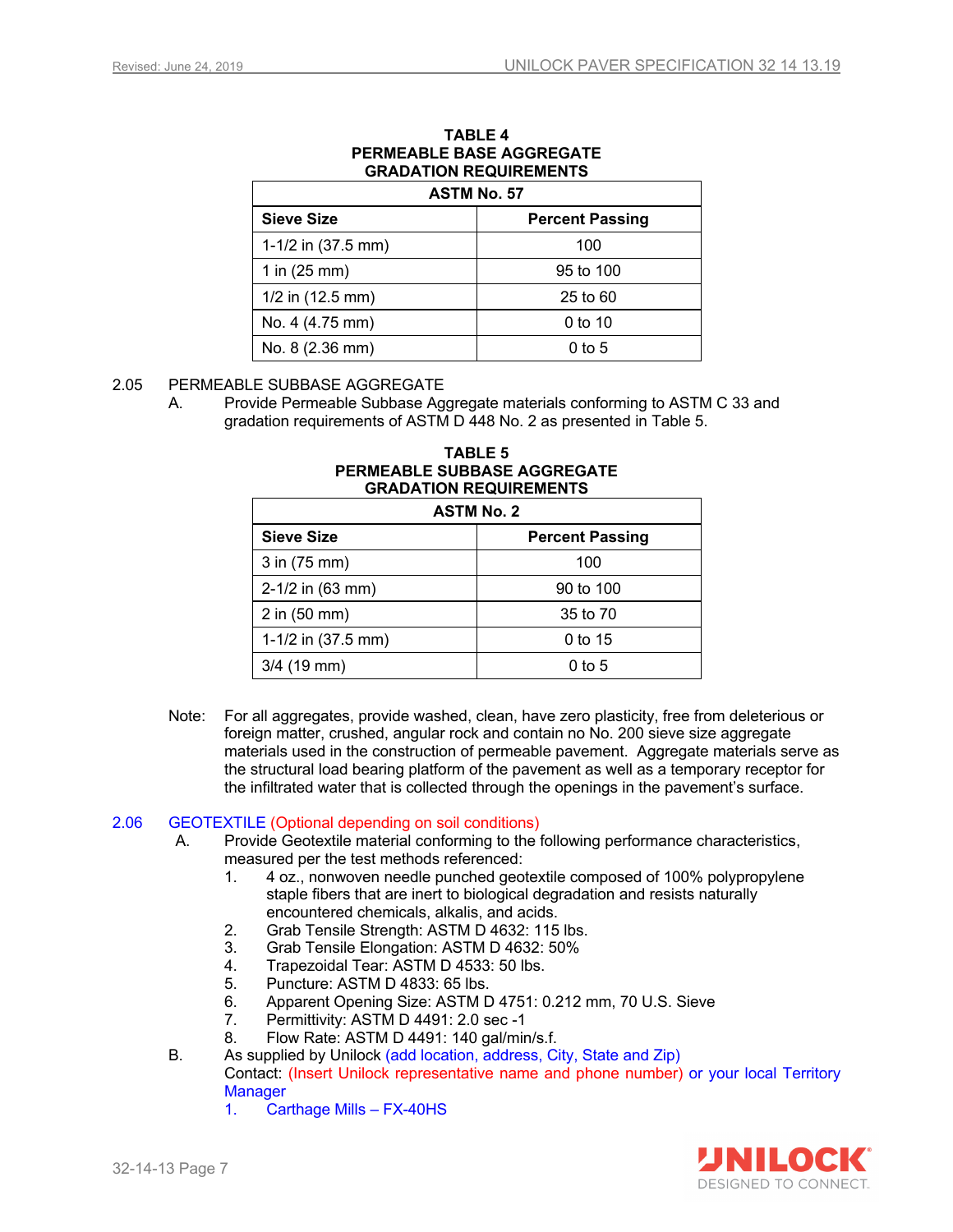- 2. U.S. Fabrics US 115NW
- Mirafi 140N
- 2.07 EDGE RESTRAINTS
	- A. Concrete Edge Restraint as indicated.
	- B. Plastic and Metal Edge Restraints:
		- 1. Permaloc, www.permaloc.com
			- a. Material Type: Aluminum
				- b. Model No.: 3 inch GeoEdge capture plate and geogrid
		- 2. SEK Surebond
			- a. Model No.: 8 feet PermEdge with attached geogrid
	- Note: The provision of suitable edge restraints is critical to the satisfactory performance of interlocking concrete block pavement. Abut pavers tightly against the restraints to prevent rotation under load and any consequent spreading of joints. Install sufficiently stable edge restraints that are, in addition to providing suitable edge support for the paver units, able to withstand the impact of temperature changes, vehicular traffic and/or snow removal equipment.

Curbs, gutters or curbed gutter, constructed to the dimensions of municipal standards (noting that these standards generally refer to cast-in-place concrete sections), are considered to be acceptable edge restraints for heavy duty installations. Where extremely heavy industrial equipment is involved such as container handling equipment, review the flexural strength of the edge restraint carefully particularly if a section that is flush with the surface is used and may be subiected to high point loading.

- 2.08 ACCESSORIES (Optional depending on project needs)
	- A. [Cleaners] [Sealers]
		- 1. Supplier: Unilock (add location, address, City, State and Zip) Contact: (Insert Unilock representative name and phone number) or your local Territory Manager
		- 2. Material Type and Description: (Specify material type and description)
		- 3. Material Standard: (Specify material standard)

Note: Generally sealing permeable pavers for utilitarian uses such as parking lots is not necessary. Consult with your product representative prior to specifying or remove section 2.08 Accessories.

#### **PART 3 EXECUTION**

#### 3.01 EXAMINATION

- A. Examine areas indicated to receive paving for compliance with requirements for installation tolerances and other conditions affecting performance for the following items before placing the Permeable Concrete Pavers.
	- 1. Verify that subgrade preparation, compacted density and elevations conform to specified requirements.
	- 2. Verify that Geotextiles, if applicable, have been placed according to drawings and specifications.
	- 3. Verify that Permeable Base and Subbase Aggregate materials, thickness, compacted density, surface tolerances and elevations conform to specified requirements.
	- 4. Provide written density test results for soil subgrade, Permeable Base and Subbase Aggregate materials to the Owner, General Contractor and paver installation subcontractor.
	- 5. Verify location, type, and elevations of edge restraints, concrete collars around utility structures, and drainage inlets.

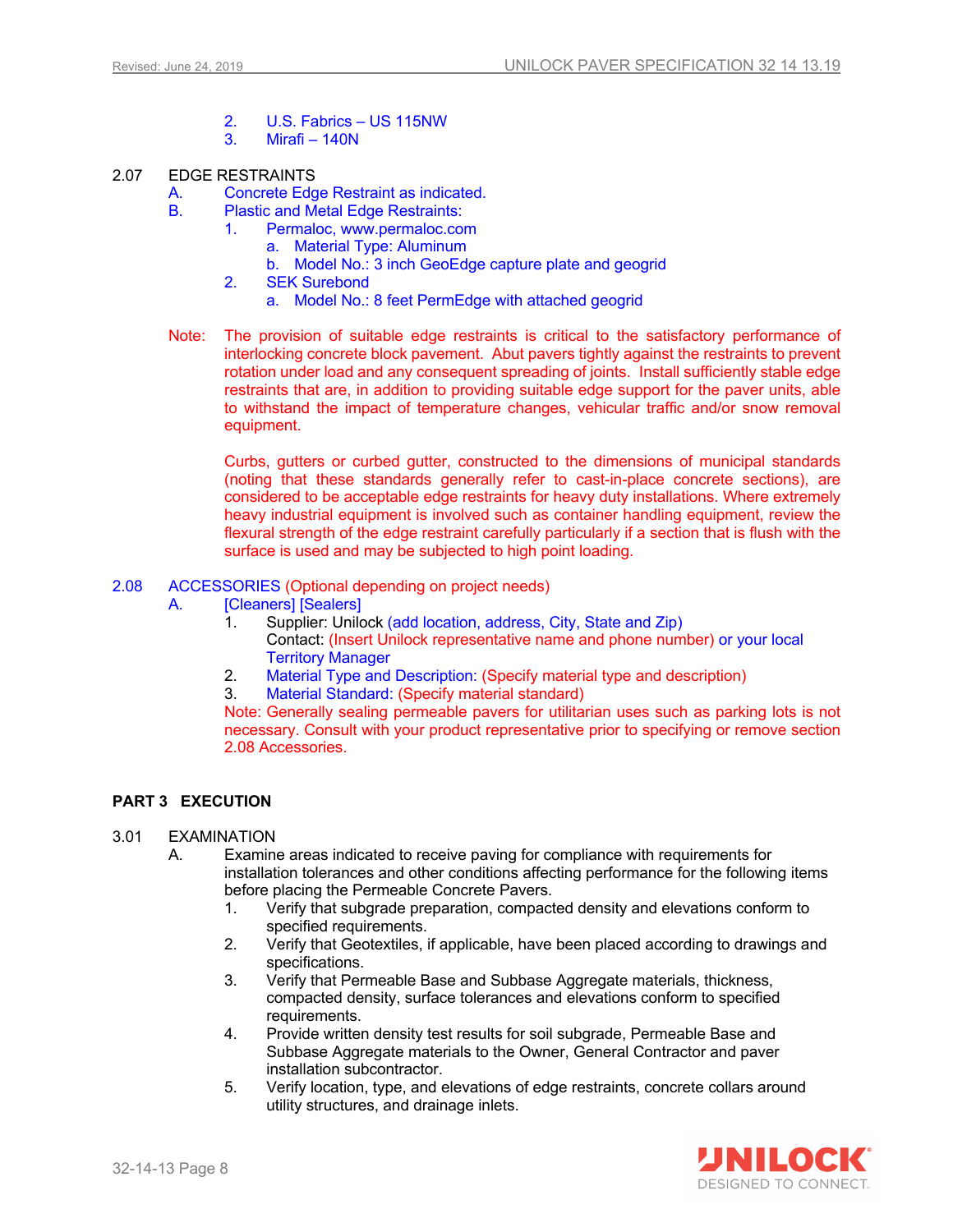- B. Proceed with installation only after unsatisfactory conditions have been corrected.
	- 1. Beginning of bedding sand and paver installation signifies acceptance of base and edge restraints.

#### 3.02 PREPARATION

- A. Verify that the subgrade soil is free from standing water.
- B. Stockpile Permeable Setting Bed, Joint, Base and Subbase Aggregate materials such that they are free from standing water, uniformly graded, free of any organic material or sediment, debris, and ready for placement.
- C. Remove any excess thickness of soil applied over the excavated soil subgrade to trap sediment from adjacent construction activities before placing the Geotextile and Permeable Subbase Aggregate materials.
- D. Keep area where pavement is to be constructed free from sediment during entire job. Remove and replace all Geotextile, Permeable Joint, Setting Bed, Base and Subbase Aggregate materials contaminated with sediment with clean materials.
- E. Complete all subdrainage of underground services within the pavement area in conjunction with subgrade preparation and before the commencement of Permeable Subbase Aggregate construction.
- F. Prevent damage to underdrain pipes, overflow pipes, observation wells, or inlets and other drainage appurtenances during installation. Report all damage immediately.
- G. Compact soil subgrade uniformly to at least 90 percent of Standard Proctor Density per ASTM D 698 for pedestrian areas. Compact soil subgrade uniformly to at least 95 percent Modified Proctor per ASTM D 1557 for vehicular areas.
- H. Proof-roll prepared subgrade according to requirements in Division 31 Section "Earth Moving" to identify soft pockets and areas of excess yielding. Excavate soft spots, unsatisfactory soils, and areas of excessive pumping or rutting and replace with compacted backfill or fill as directed.
- Note: Base compaction and proof-rolling of the subgrade soil on the recommendations of the Design Engineer. Request the Architect/Engineer to inspect subgrade preparations, elevations and conduct density tests for conformance to specifications.
- Note: Mechanical tampers (jumping jacks) are recommended for compaction of soil subgrade and aggregate base around lamp standards, utility structures, building edges, curbs, tree wells and other protrusions. Compact areas, not accessible to roller compaction equipment, to the specified density with mechanical tampers. **CAUTION** – Proceed with care around the perimeters of excavations, buildings, curbs, etc. These areas are especially prone to consolidation and settlement. Do not place wedges of backfill in these areas. If possible particularly in these areas, proceed with backfilling and compacting in shallow lifts, parallel to the finished surface.

#### 3.03 INSTALLATION

#### A. EDGE RESTRAINTS

- 1. Provide edge restraints as indicated.
	- a. Install job-built concrete edge restraints to comply with requirements in Division 3 Section "Cast-in-Place Concrete." (Add section number and match specification name)
	- b. Provide concrete edge restraint along the perimeter of all paving as specified. Install the face of the concrete edge restraint, where it abuts pavers vertical down to the subbase.
	- c. Construct concrete edge restraint to dimensions and level specified and support on a compacted subbase not less than 6 in (150 mm) thick.
- 2. Provide plastic or metal edge restraints as indicated. (Delete if not being used).
	- a. Provide plastic or metal edge restraints along the perimeter of all paving as indicated and supported on a minimum of 6 inches (150 mm) of Base Aggregate.

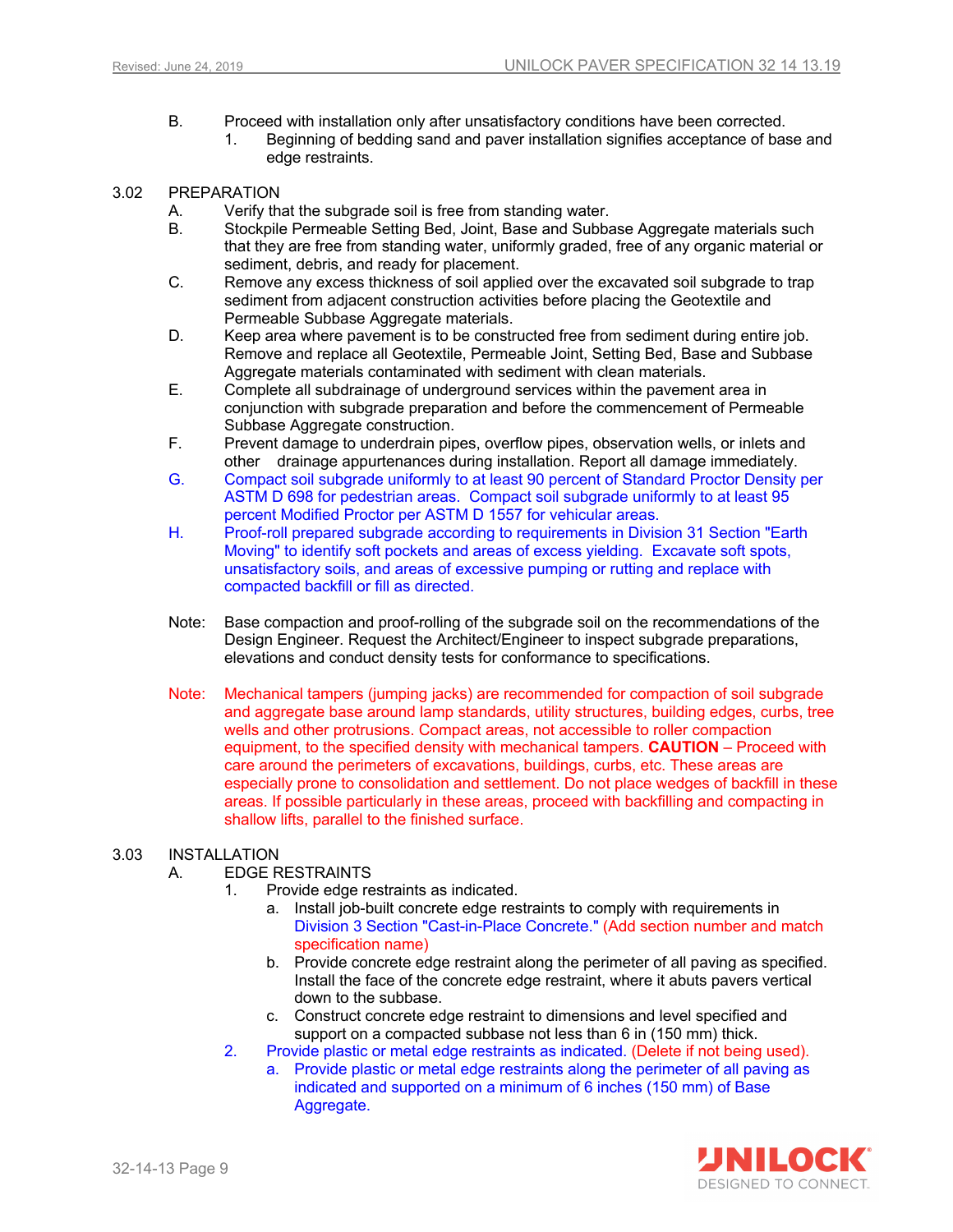- b. Provide 10" spiral galvanized or stainless steel spike to fasten plastic edge restraint at 24 inches on center for straight sections and 12 inches on center for curved sections.
- B. GEOTEXTILES (Delete if not being used).
	- 1. Provide separation geotextile on bottom and sides of prepared soil subgrade. Secure in place to prevent wrinkling or folding from equipment tires and tracks.
	- 2. Overlap ends and edges a minimum of 18 in. (450 mm) in the direction of drainage.
- C. PERMEABLE BASE AND SUBBASE AGGREGATE
	- 1. Provide the Permeable Subbase Aggregate in uniform lifts not exceeding 6 in., (150 mm) loose thickness and compact to at least 95 percent as per ASTM D 4254 to depths as indicated.
	- 2. Compact the Permeable Subbase Aggregate material with at least two passes in the vibratory mode then at least two in the static mode with a minimum 10 ton vibratory roller until there is no visible movement. Do not crush aggregate with the roller.
	- 3. Tolerance: Do not exceed the specified surface grade of the compacted Permeable Subbase Aggregate material more than ±3/4 in. (20 mm) over a 10 ft. (3 m) long straightedge laid in any direction.
	- 4. Provide the Permeable Base Aggregate material in uniform lifts not exceeding 6 in. (150 mm) over the compacted Permeable Subbase Aggregate material and compact to at least 95 percent as per ASTM D 4254 to depths as indicated.
	- 5. Compact the Permeable Base Aggregate material with at least two passes in the vibratory mode then at least two in the static mode with a minimum 10 ton vibratory roller until there is no visible movement. Do not crush aggregate with the compaction device.
	- 6. Tolerance: Do not exceed the specified surface grade of the compacted Permeable Base Aggregate material more than ±1/2 in. (13 mm) over a 10 ft. (3 m) long straightedge laid in any direction.
	- 7. Grade and compact the upper surface of the Permeable Base Aggregate material sufficiently to prevent infiltration of the Permeable Setting Bed Aggregate material both during construction and throughout its service life.
	- Note: In-place density of the Permeable Base and Subbase Aggregate materials may be checked per ASTM D 4254. Establish a Compacted density of 95% of the laboratory index density for the subbase and base stone.
- D. PERMEABLE SETTING BED AGGREGATE
	- 1. Provide, spread and screed Permeable Setting Bed aggregate evenly over the Permeable Base Aggregate course.
		- a. Protect screeded Permeable Setting Bed Aggregate from being disturbed.
		- b. Screed only the area which can be covered by pavers in one day.
		- c. Do not use Permeable Setting Bed Aggregate material to fill depressions in the base surface.
	- 2. Keep moisture content constant and density loose and constant until Concrete Pavers are set and compacted.
	- 3. Inspect the Permeable Setting Bed Aggregate course prior to commencing the placement of the permeable concrete pavers.
	- 4. Inspect the Setting Bed Aggregate course prior to commencing the placement of the Permeable Concrete Pavers. Acceptance of the Setting Bed Aggregate occurs with the initiation of Permeable Concrete Paver placement.
- E. PERMEABLE CONCRETE PAVERS
	- 1. Replace unit pavers with chips, cracks, voids, discolorations, and other defects that might be visible in finished work.
	- 2. Mix Concrete Pavers from a minimum of three (3) bundles simultaneously drawing the paver vertically rather than horizontally, as they are placed, to produce uniform blend of colors and textures. (Color variation occurs with all concrete products. This phenomenon is influenced by a variety of factors, e.g. moisture content, curing conditions, different aggregates and, most commonly, from different production

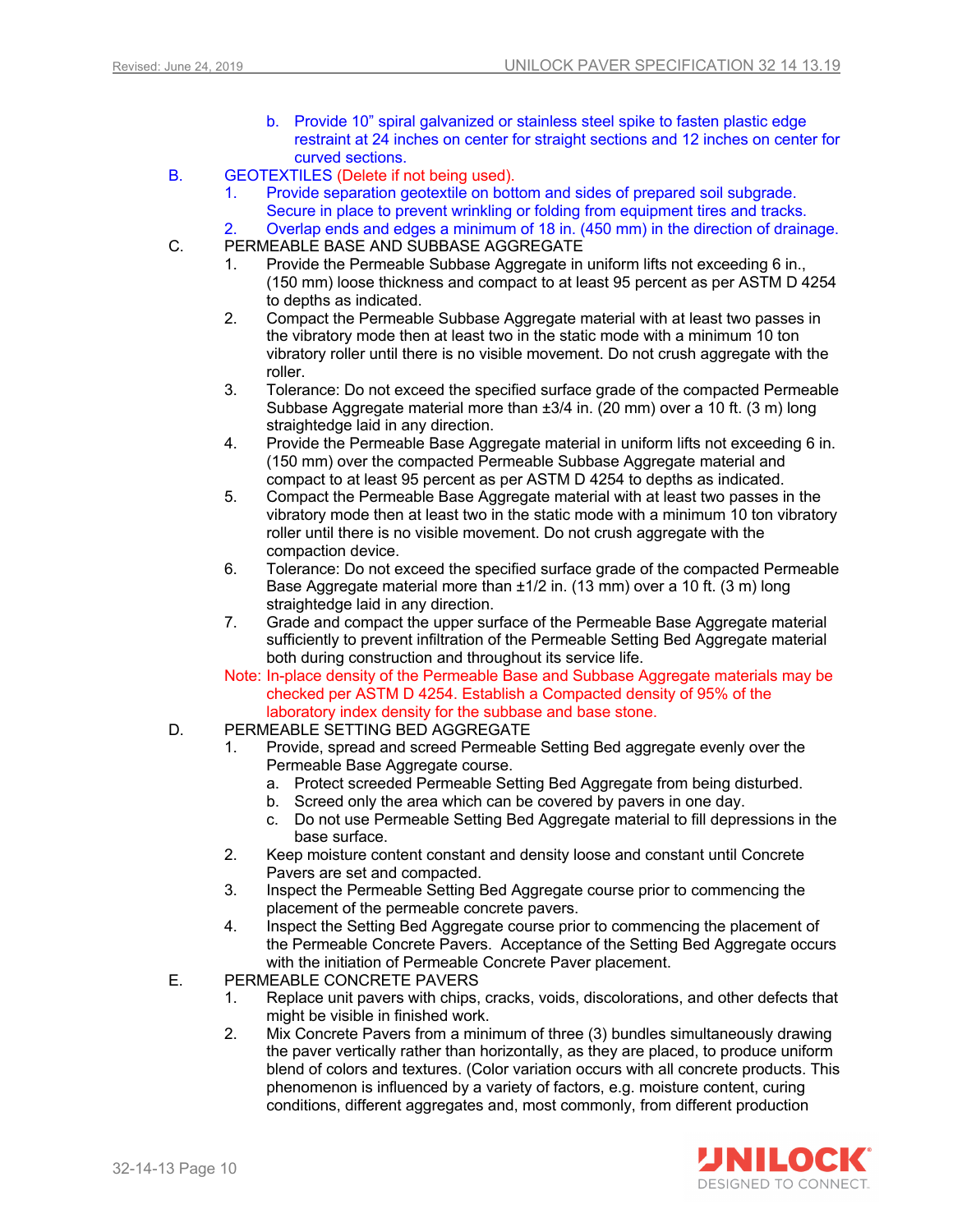runs. By installing from a minimum of three (3) bundles simultaneously, variation in color is dispersed and blended throughout the project).

- 3. Exercise care in handling face mix pavers to prevent surfaces from contacting backs or edges of other units.
- 4. Provide Permeable Concrete Pavers using joint pattern as indicated. Adjust joint pattern at pavement edges such that cutting of edge pavers is minimized. Cut all pavers exposed to vehicular tires no smaller than one-third of a whole paver.
- 5. Use string lines or chalk lines on Permeable Setting Bed aggregate to hold all pattern lines true.
- 6. Set surface elevation of pavers 1/8 in. (3 mm) above adjacent drainage inlets, concrete collars or channels.
- 7. Place units hand tight against spacer bars. Adjust horizontal placement of laid pavers to align straight.
	- a. When installation is performed with mechanical equipment, use only unit pavers with spacer bars on sides of each unit.
- 8. Provide space between paver units of 1/32 in. (1 mm) wide to achieve straight bond lines.
- 9. Prevent joint (bond) lines from shifting more than ±1/2 in. (±15 mm) over 50 ft. (15 m) from string lines.
- 10. Fill gaps between units or at edges of the paved area that exceed 3/8 inch (10 mm) with pieces cut to fit from full-size unit pavers.
- 11. Cut unit pavers with motor-driven masonry saw equipment to provide clean, sharp, unchipped edges. Cut units to provide pattern indicated and to fit adjoining work neatly. Use full units without cutting where possible. Hammer cutting is not acceptable.
- 12. Prevent all traffic on installed pavers until Permeable Joint Aggregate has been vibrated into joints. Keep skid steer and forklift equipment off newly laid pavers that have not received initial compaction and Permeable Joint Aggregate material. .
- 13. Vibrate pavers into leveling course with a low-amplitude plate vibrator capable of a to 5000-lbf (22-kN) compaction force at 80 to 90 Hz. Perform at least three passes across paving with vibrator. Vibrate under the following conditions:
	- a. After edge pavers are installed and there is a completed surface.
	- b. Compact installed concrete pavers to within 6 feet (1,800 mm) of the laying face before ending each day's work. Cover pavers that have not been compacted and leveling course on which pavers have not been placed, with nonstaining plastic sheets to prevent Permeable Setting Bed Aggregate from becoming disturbed.
- 14. Protect face mix Concrete Paver surface from scuffing during compaction by utilizing a urethane pad.
- 15. Remove any cracked or structurally damaged pavers and replace with new units prior to installing Permeable Joint Opening Aggregate material.
- 16. Provide, spread and sweep Permeable Joint Opening Aggregate into joints immediately after vibrating pavers into Permeable Setting Bed course until full. Vibrate pavers and add Permeable Joint Aggregate material until joints are completely filled, then remove excess material. This will require at least 4 passes with a plate compactor.
- 17. Remove excess Permeable Joint Aggregate broom clean from surface when installation is complete.
- 3.04 FIELD QUALITY CONTROL
	- A. Verify final elevations for conformance to the drawings after sweeping the surface clean.
		- Prevent final Concrete Paver finished grade elevations from deviating more than ±3/8 in. (±10 mm) under a 10 ft (3 m) straightedge or indicated slope, for finished surface of paving.
	- B. Lippage: Paver-to-Paver Lippage:
		- 1. No greater than 3 mm (1/8 inch) difference in height between adjacent pavers.